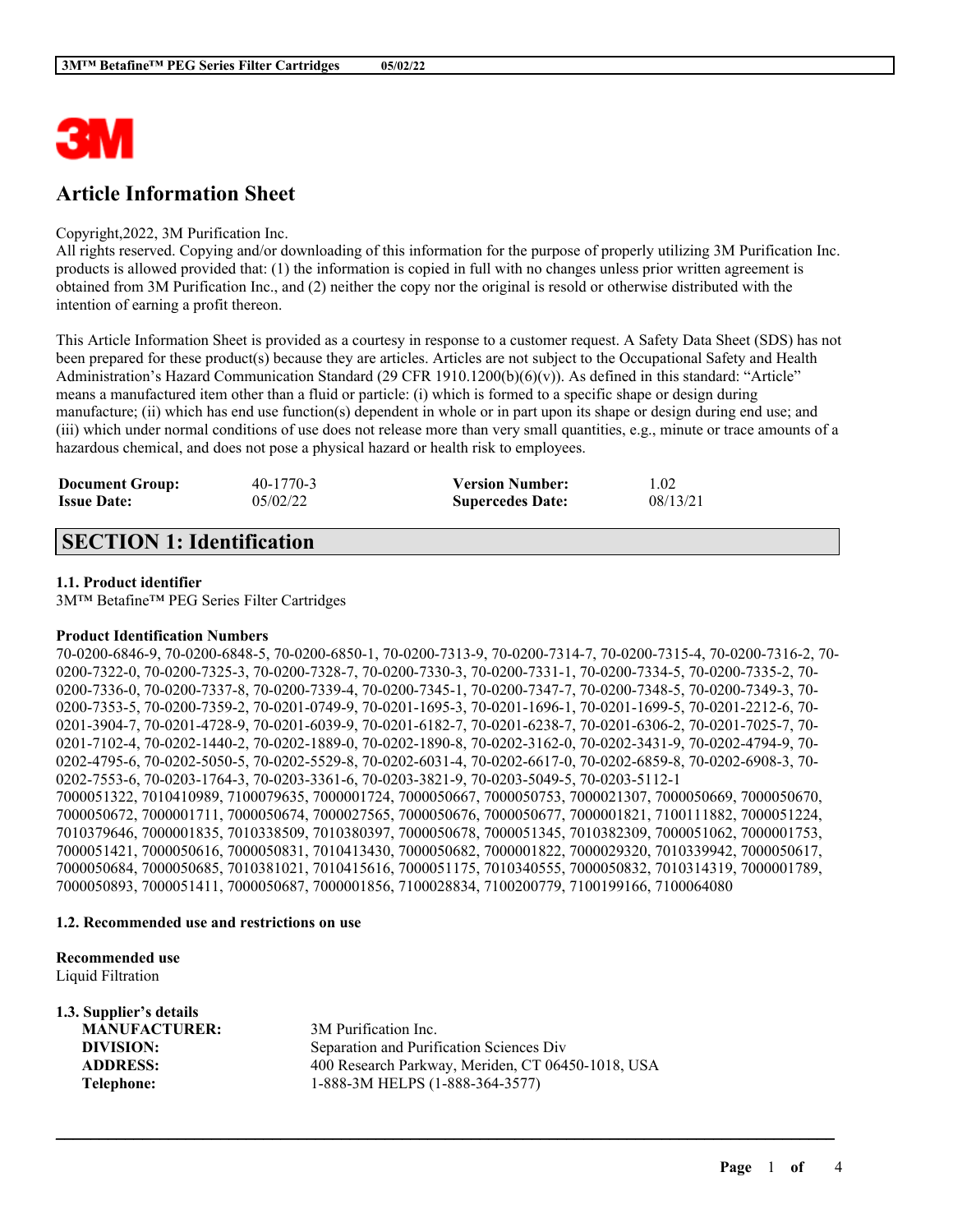### **1.4. Emergency telephone number**

1-800-364-3577 or (651) 737-6501 (24 hours)

### **SECTION 2: Hazard identification**

This product is exempt from hazard classification according to OSHA Hazard Communication Standard, 29 CFR 1910.1200.

# **SECTION 3: Composition/information on ingredients**

| Ingredient                                         | C.A.S. No.    | $\%$ by Wt |
|----------------------------------------------------|---------------|------------|
| Polypropylene Parts - Media, Media Support Layers, | Mixture       | $90 - 100$ |
| Core, Cage, End Caps & Adapters                    |               |            |
| Stainless Steel Connector Insert                   | Mixture       | $\leq 5$   |
| Gaskets/O-rings                                    | Trade Secret* | $\leq$ 5   |

\*The specific chemical identity and/or exact percentage (concentration) of this composition has been withheld as a trade secret.

# **SECTION 4: First aid measures**

#### **4.1. Description of first aid measures**

# **Inhalation:**

No need for first aid is anticipated.

**Skin Contact:** No need for first aid is anticipated.

**Eye Contact:** No need for first aid is anticipated.

### **If Swallowed:**

No need for first aid is anticipated.

### **SECTION 5: Fire-fighting measures**

In case of fire: Use a fire fighting agent suitable for ordinary combustible material such as water or foam.

 $\mathcal{L}_\mathcal{L} = \mathcal{L}_\mathcal{L} = \mathcal{L}_\mathcal{L} = \mathcal{L}_\mathcal{L} = \mathcal{L}_\mathcal{L} = \mathcal{L}_\mathcal{L} = \mathcal{L}_\mathcal{L} = \mathcal{L}_\mathcal{L} = \mathcal{L}_\mathcal{L} = \mathcal{L}_\mathcal{L} = \mathcal{L}_\mathcal{L} = \mathcal{L}_\mathcal{L} = \mathcal{L}_\mathcal{L} = \mathcal{L}_\mathcal{L} = \mathcal{L}_\mathcal{L} = \mathcal{L}_\mathcal{L} = \mathcal{L}_\mathcal{L}$ 

### **SECTION 6: Accidental release measures**

**6.1. Personal precautions, protective equipment and emergency procedures** Not applicable.

### **6.2. Environmental precautions**

Not applicable.

**6.3. Methods and material for containment and cleaning up** Not applicable.

# **SECTION 7: Handling and storage**

### **7.1. Precautions for safe handling**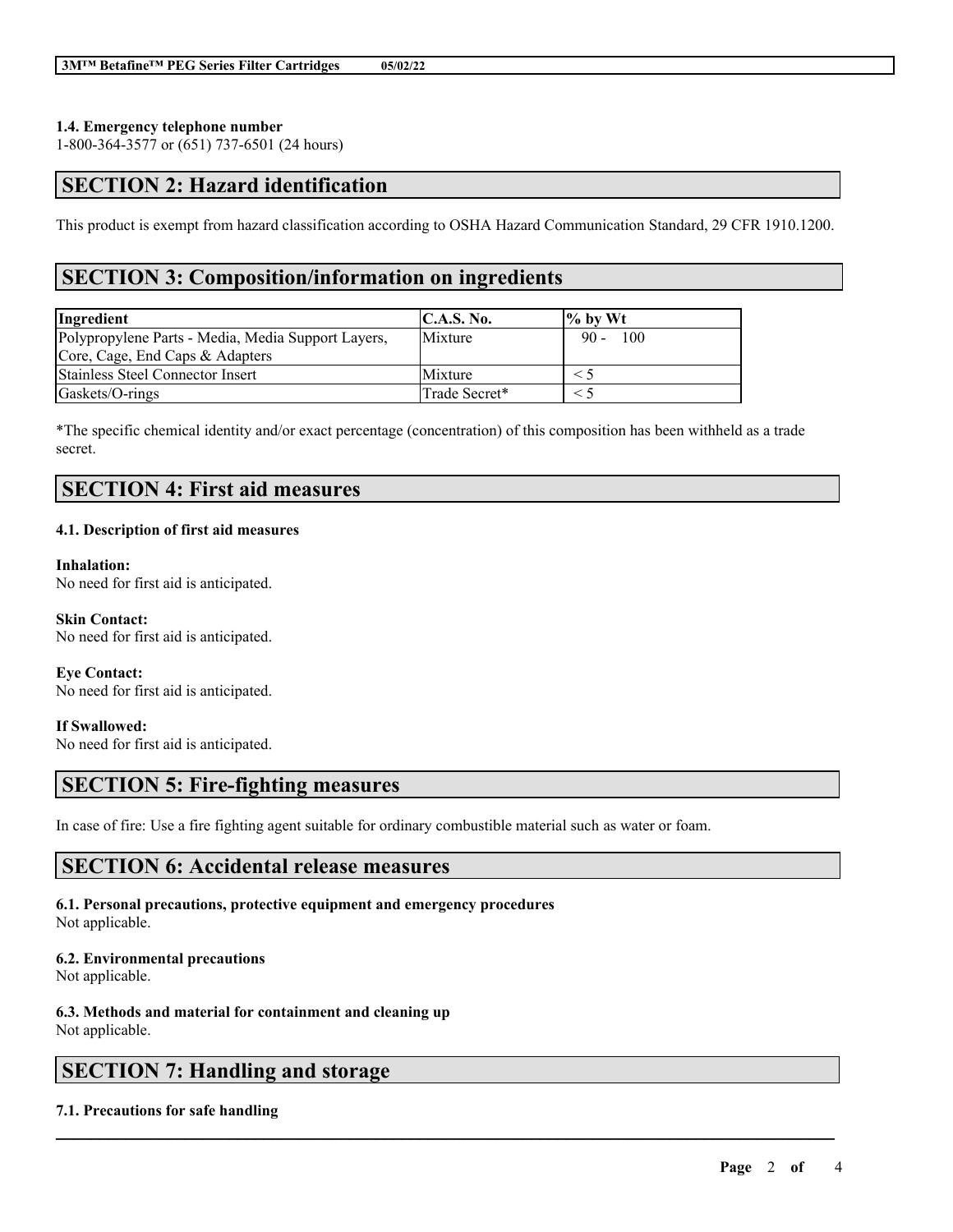This product is considered to be an article which does not release or otherwise result in exposure to a hazardous chemical under normal use conditions.

#### **7.2. Conditions for safe storage including any incompatibilities**

No special storage requirements.

### **SECTION 8: Exposure controls/personal protection**

This product is considered to be an article which does not release or otherwise result in exposure to a hazardous chemical under normal use conditions. No engineering controls or personal protective equipment (PPE) are necessary.

 $\mathcal{L}_\mathcal{L} = \mathcal{L}_\mathcal{L} = \mathcal{L}_\mathcal{L} = \mathcal{L}_\mathcal{L} = \mathcal{L}_\mathcal{L} = \mathcal{L}_\mathcal{L} = \mathcal{L}_\mathcal{L} = \mathcal{L}_\mathcal{L} = \mathcal{L}_\mathcal{L} = \mathcal{L}_\mathcal{L} = \mathcal{L}_\mathcal{L} = \mathcal{L}_\mathcal{L} = \mathcal{L}_\mathcal{L} = \mathcal{L}_\mathcal{L} = \mathcal{L}_\mathcal{L} = \mathcal{L}_\mathcal{L} = \mathcal{L}_\mathcal{L}$ 

### **SECTION 9: Physical and chemical properties**

#### **9.1. Information on basic physical and chemical properties**

| Appearance                             |                   |
|----------------------------------------|-------------------|
| <b>Physical state</b>                  | Solid             |
| Color                                  | White             |
| Odor                                   | Odorless          |
| <b>Odor threshold</b>                  | Not Applicable    |
| рH                                     | Not Applicable    |
| <b>Melting point</b>                   | Not Applicable    |
| <b>Boiling Point</b>                   | Not Applicable    |
| <b>Flash Point</b>                     | Not Applicable    |
| <b>Evaporation rate</b>                | Not Applicable    |
| <b>Flammability (solid, gas)</b>       | Not Classified    |
| <b>Flammable Limits(LEL)</b>           | Not Applicable    |
| <b>Flammable Limits(UEL)</b>           | Not Applicable    |
| <b>Vapor Pressure</b>                  | Not Applicable    |
| <b>Vapor Density</b>                   | Not Applicable    |
| <b>Density</b>                         | Not Applicable    |
| <b>Specific Gravity</b>                | Not Applicable    |
| <b>Solubility In Water</b>             | Not Applicable    |
| Solubility- non-water                  | Not Applicable    |
| Partition coefficient: n-octanol/water | No Data Available |
| <b>Autoignition temperature</b>        | Not Applicable    |
| <b>Decomposition temperature</b>       | Not Applicable    |
| <b>Viscosity</b>                       | No Data Available |

# **SECTION 10: Stability and reactivity**

This material is considered to be non reactive under normal use conditions.

# **SECTION 11: Toxicological information**

#### **Inhalation:** No health effects are expected

**Skin Contact:** No health effects are expected

**Eye Contact:** No health effects are expected